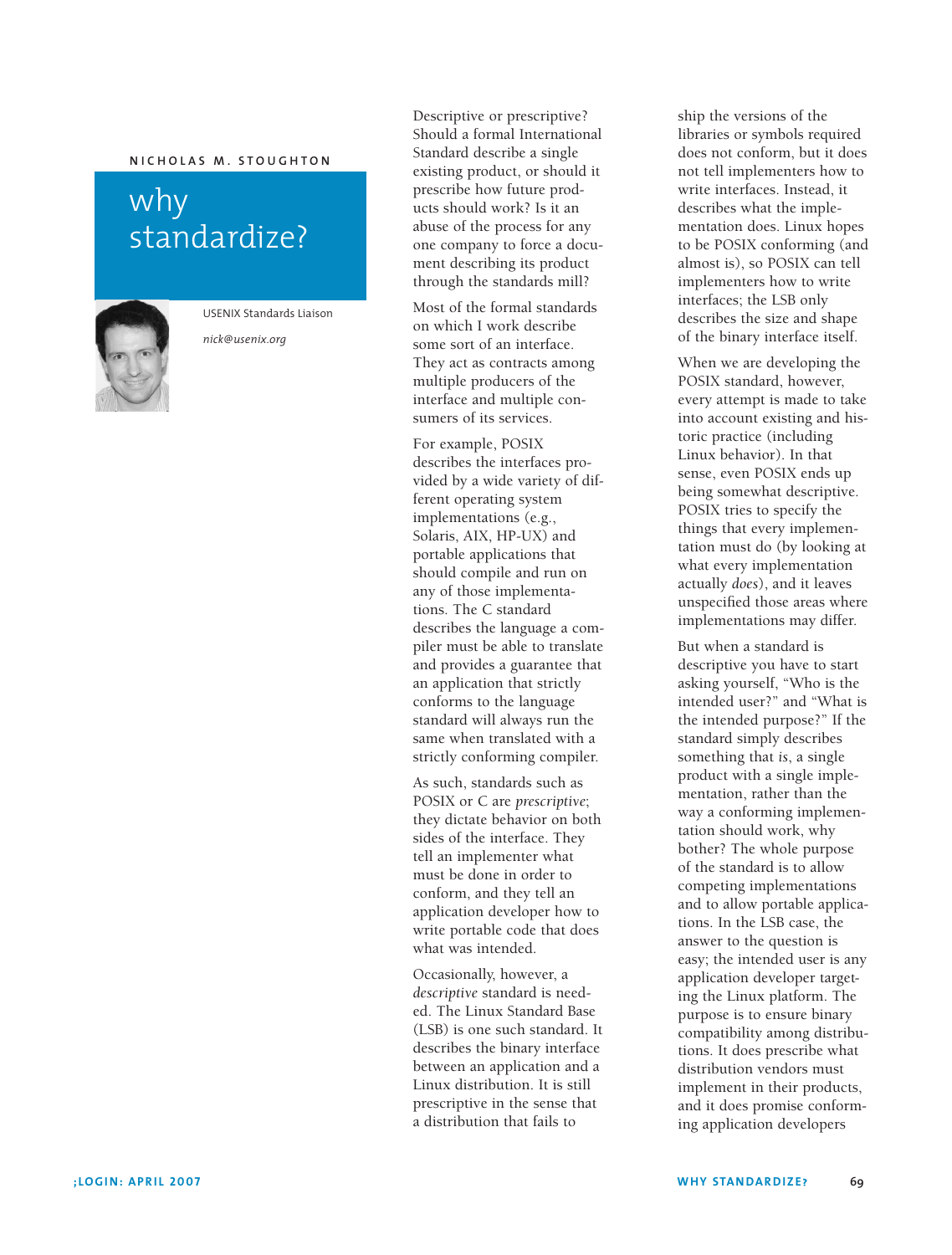binary portability across conforming distributions.

But let's look for a few minutes at another standard wending its way through the process at present: Office Open XML (OOXML). The name is (deliberately?) confusing: It is Office Open, and *not* Open Office! This is a standard developed by Microsoft for their Office product.

At this point, OOXML is an approved standard within Ecma International (the people who brought you Ecmascript). It is sometimes known as Ecma Office Open XML, or EOOXML. The Ecma standard (Ecma-376) is being submitted to ISO/IEC JTC 1 via the "Fast Track" process. If this process were to be completed, Ecma-376 would be an international standard that describes a file format used by Microsoft Office. No other product could ever fully conform to it. There is no good technical purpose for this standard. Of course, the Ecma committee doesn't actually *say* that anywhere, but should you attempt to read the 6,000+ pages, you would find numerous places with phrases such as "This element specifies that applications shall emulate the behavior of a previously existing word processing application" (Microsoft Word 95), but nowhere will you find a description of what that behavior is. If you are trying to write an application that reads an OOXML file, what chance do you have of implementing this? In Microsoft's defense, most of these requirements are marked as "deprecated" and describe "compatibility" settings.

However, they are still a mandatory part of the standard for conformance. How else are they going to achieve their goal of having every document ever produced by MS Office capable of being expressed in OOXML?

What the Ecma committee *does* say is:

The goal of the Technical Committee is to produce a formal standard for office productivity applications within the Ecma International standards process which is fully compatible with the Office Open XML Formats. The aim is to enable the implementation of the Office Open XML Formats by a wide set of tools and platforms in order to foster interoperability across office productivity applications and with line-of-business systems.

Sounds great, right? But it is a lofty goal that they have singularly failed to achieve or even approach. In their press release announcing that the standard had been approved by Ecma International, they say, "The new open standard safeguards the continued use of billions of existing documents." And that's the point: Safeguard MS Office documents. Any legacy MS Office document can be converted, by MS Office, into the OOXML format, and any conforming application must be able to handle the result.

The charter for OOXML expressly locked the standard to Microsoft Office. (Recall that bit about "fully compatible with the Office Open

XML Formats.") So the entire standardization process within Ecma International was tied up by the language that expressly forbade any attempt to deviate or improve on the Microsoft format. The process was not open, and it does not represent industry consensus (both stated goals of the ISO/IEC process).

OOXML describes a file format. Granted, a file format standard is somewhat different from a straight interface type of standard. But it's not that different: It should be possible to write an application that produces such a file and know that any other conforming application can read the same file and produce the same results. In the OOXML case, there can only be one application that can produce or consume the file: Microsoft Office. To pretend that this is a standard that will increase document portability is an outright lie.

And to make matters worse, ISO/IEC already has a standard that is in exactly the same space, is well written, and is well adopted: Open Document Format (ODF). As I write this, OOXML is at the start of a six-month ballot. The first thirty days of that period is to note "any perceived contradiction with other JTC 1, ISO or IEC standards." National bodies (e.g., those of the U.S. or the U.K.) can submit comments on such "perceived contradictions," and if any are received, the five-month remainder might be put on hold. Groklaw has been compiling a list of contradictions to submit. We shall see what happens.

There can only be one purpose in Microsoft attempting